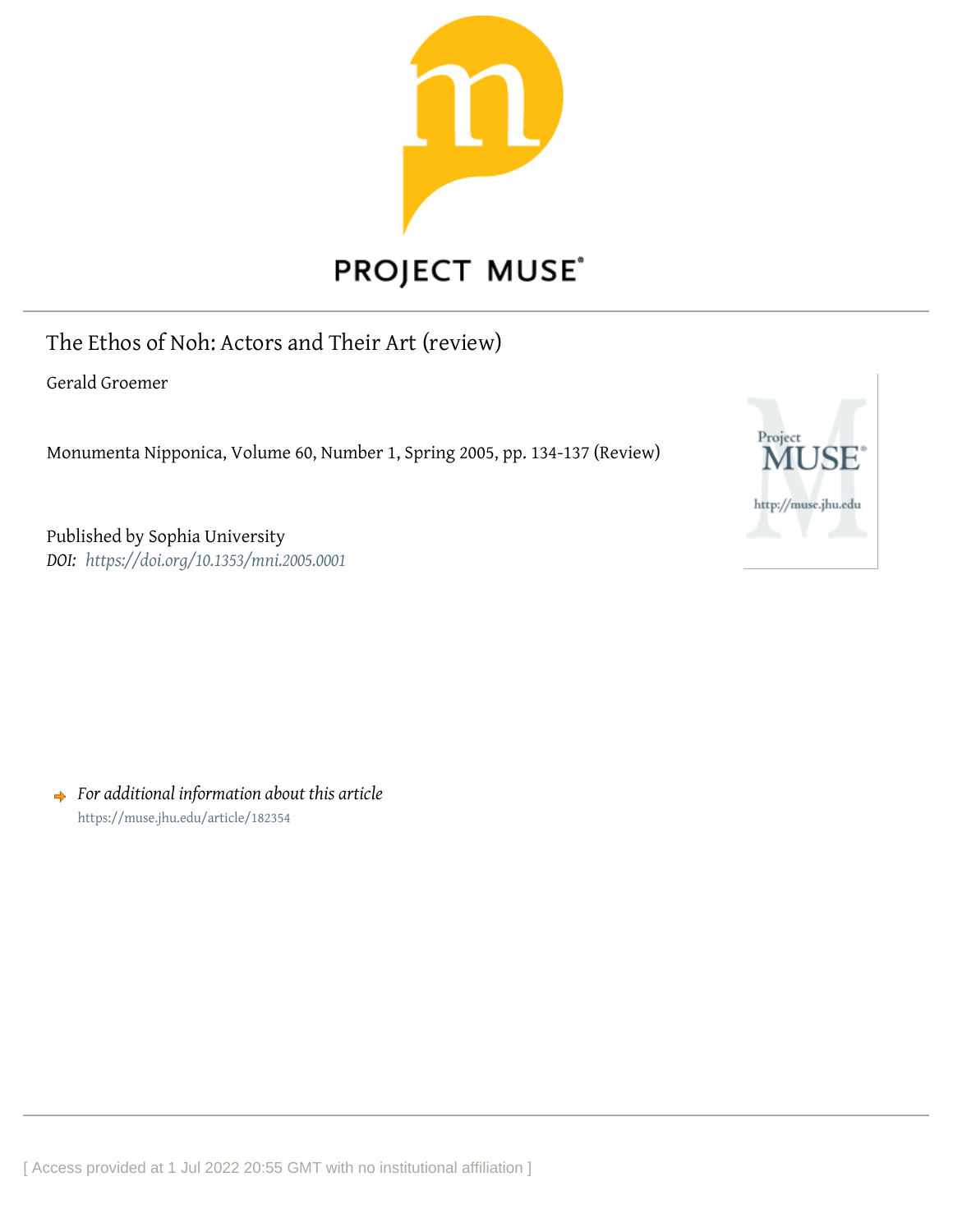that of Takeoka Tadao] I referred to in setting up that problem is itself broadly influenced by Tokieda grammar" (p. 159). Of course, this "ruse" was apparent to any reader either already familiar with Tokieda's work, or with wit enough to look him up when Yoda first introduced him without specifying his time period.

The final chapter, which focuses on *Kagerō nikki*, is also founded on circular argumentation. Yoda starts by examining the uses of the words ware, hito, and waga in this text. She insists that ware is a first-person pronoun and waga a first-person possessive pronoun (even though *Kōjien* gives both *watakushi no* [my] and *jibun no* [one's] as definitions of the latter). She then discovers passages where *waga* cannot be translated as "my" and uses this as evidence that we should not think of Kagero as an instance of first-person narration. She goes on to give some sensitive readings of scenes expressing the narrator's sense of isolation and alienation, a circumstance that Yoda labels "the estranged voice"—a term she does little to define at this point, except to mark its gendered component. Yet, in the end, these scenes can manifest isolation and "estrangement" only if we presuppose an identification between the narrator and the protagonist—the definition, in other words, of autobiographical writing. Debates about grammatical person derived from Indo-European grammar are largely beside the point.

The epilogue is not a simple summation of the book's main arguments. Rather, Yoda attempts to tie her study to contemporary debates in feminist theory, specifically, to a critique of Judith Butler. Yoda accordingly spends several pages introducing and critiquing Butler and then suggests that her "objections to Butler's analysis of the gendered subject" are fundamentally similar to her "critique of Tokieda's and his follower's conceptualizations of the discursive subject" in that both are attempts to challenge "the modern (nominalized) subject, proposing instead to examine the subject performatively through its signifying practices" (p. 221). Yoda asserts that her conceptualization of the "estranged voice"—defined here, finally, as the "voice that frames the self . . . not a hidden speaking subject but the enunciatory context from which the self emerges and into which it recurrently disappears, most notably at the moment of self-reflection" (p. 225)—suggests a way "to simultaneously address both the symbolic mediation of the subject, which has no history of its own, and the historicity and sociality of the subject" (p. 229).

Yoda's is a bold, if flawed, critique of Japanese literary studies, critical theory, and women's studies, and an ambitious, if uneven, examination of the institution of the study of Heian texts under modernization. It will provide a challenging reading to all concerned with these fundamental topics and disciplines.

The Ethos of Noh: Actors and Their Art. By Eric C. Rath. Harvard University Asia Center, 2004. 317 pages. Hardcover \$49.50/£31.95/€45.60.

> GERALD GROEMER University of Yamanashi

Books about noh have appeared in abundance in recent years, but none has succeeded so well in rethinking the tradition in its historical context as this study. Eric Rath asks himself a question that, once it has been posed, seems obvious: how was noh trans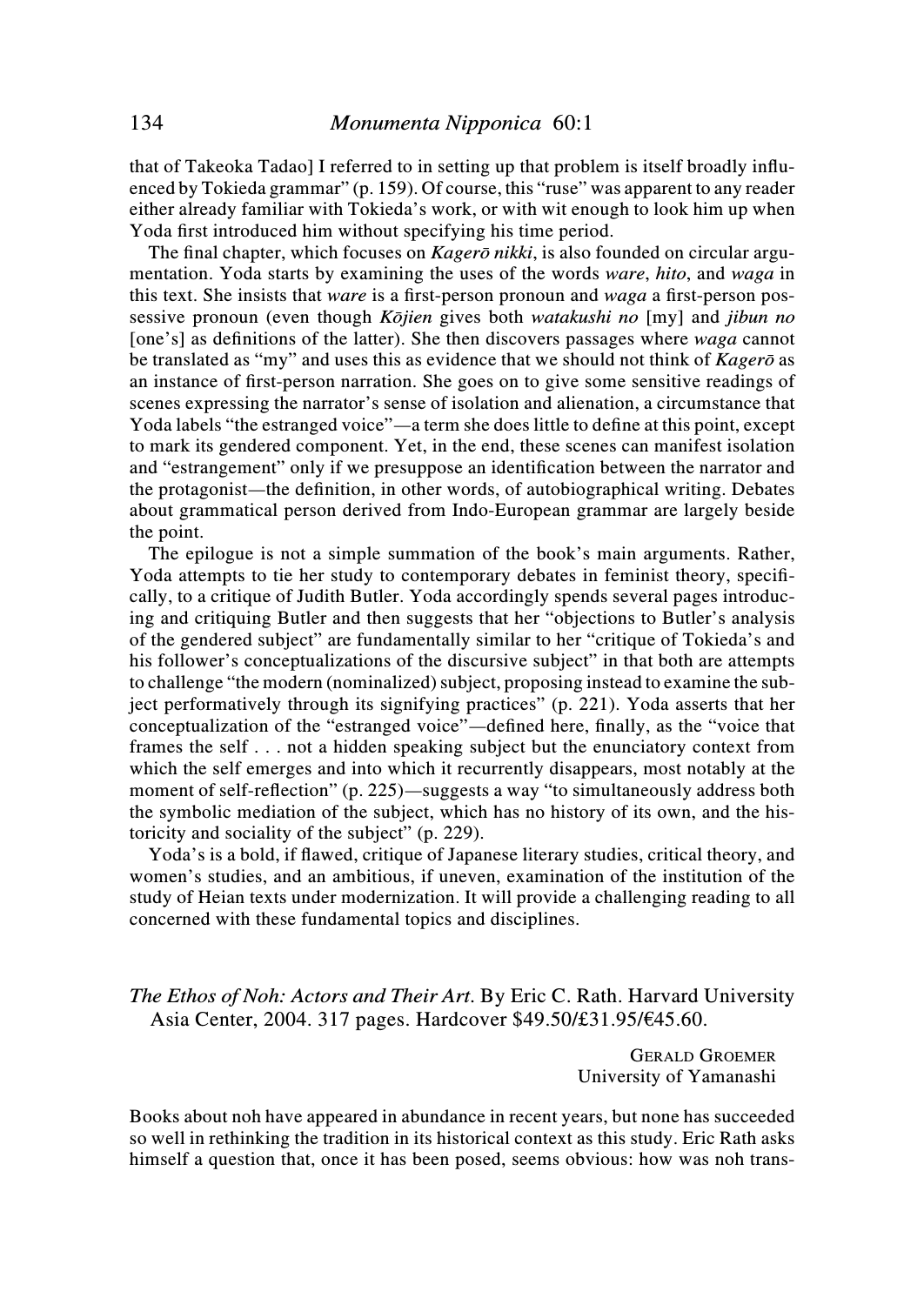formed from a medieval theatrical form performed by a motley assortment of entertainers into a classic art dominated by a small group of elite professionals? This transformation has often been explained by analyzing changes in the sponsorship and patronage of noh from the fourteenth to the twentieth centuries. Rath, however, views the situation from the "inside out" and endows noh actors and authors with a far greater degree of agency than is customary. By focusing on how certain performers succeeded in articulating an "ethos" (defined on page 5 as "the sum of a group's traditions, the memories that become important to the group") that fostered institutional changes, Rath succeeds in outlining "the maturation of noh as a profession and its ethos over six hundred years of history" (p. 5).

Chapter 1 begins by analyzing masks as a medium of group memory and identity for noh troupes of the fourteenth century. Masks were often accompanied by tales of magical or divine powers; some were thought to have fallen from heaven. Rath sees masks and the tales that surround them as reminders of the past, ones that become especially important in the absence of writing. Owning a mask or maintaining a monopoly on its use linked the owner or user to an origin and to claims of legitimacy and authority. By the 1450s noh performers had won their case for a monopoly on using masks in noh plays, and shortly thereafter mask-making itself became a profession. Classificatory schemes were created and myths grew more abstract and standardized as certain mask makers and noh performers sought to confirm their rights to formulate and impose standards.

Rath focuses in chapter 2 on the impact of literacy and the creation of secret technical writings on the noh-performing community in the fifteenth century. The introduction of writing, he argues, tended to strengthen the link between the production of myths and the maintenance of hierarchy within each noh troupe. At this time, Zeami's troupe was only one among a number active in the Kyoto area. Other performers included *shōmonji*, outcasts who received the sponsorship of several major temples. Rath's treatment of the *shōmonji* is important not just because this group has been almost entirely ignored in English-language discussions of medieval history, but because the effort to eliminate their influence shaped Zeami's and Konparu Zenchiku's representations of what noh is or ought to be.

Chapter 3 traces the popularization of secret manuscripts in the sixteenth century, in particular Hachijō kadensho (the most widely read treatise on noh until the twentieth century). By analyzing the origins, authorship, and content of this treatise, Rath determines that one of its chief rationales was to establish the superiority of the Yamato troupes over the Hie (Hiyoshi) tradition. The Tokugawa bakufu's insistence on unigeniture and bloodlines, as well as the popularization of treatises revealing noh's "secrets" meant that by the seventeenth century genealogy had replaced secret manuscripts as the fundamental medium of myth. Genealogy is discussed in more detail in chapter 4, where it is shown to be inextricably linked to attempts by troupes to connect themselves to founders (in some cases mythical). Pedigree also allowed certain noh performers to contrast themselves to those they deemed "amateurs" (performers often no less skilled or successful in making money from their art) and laid the foundation for claims to secret oral transmissions or other knowledge that came from appropriate ancestry.

Rath turns his attention in chapter 5 to the benefits and challenges that the publishing industry brought to the world of noh during the Edo period. Printed volumes of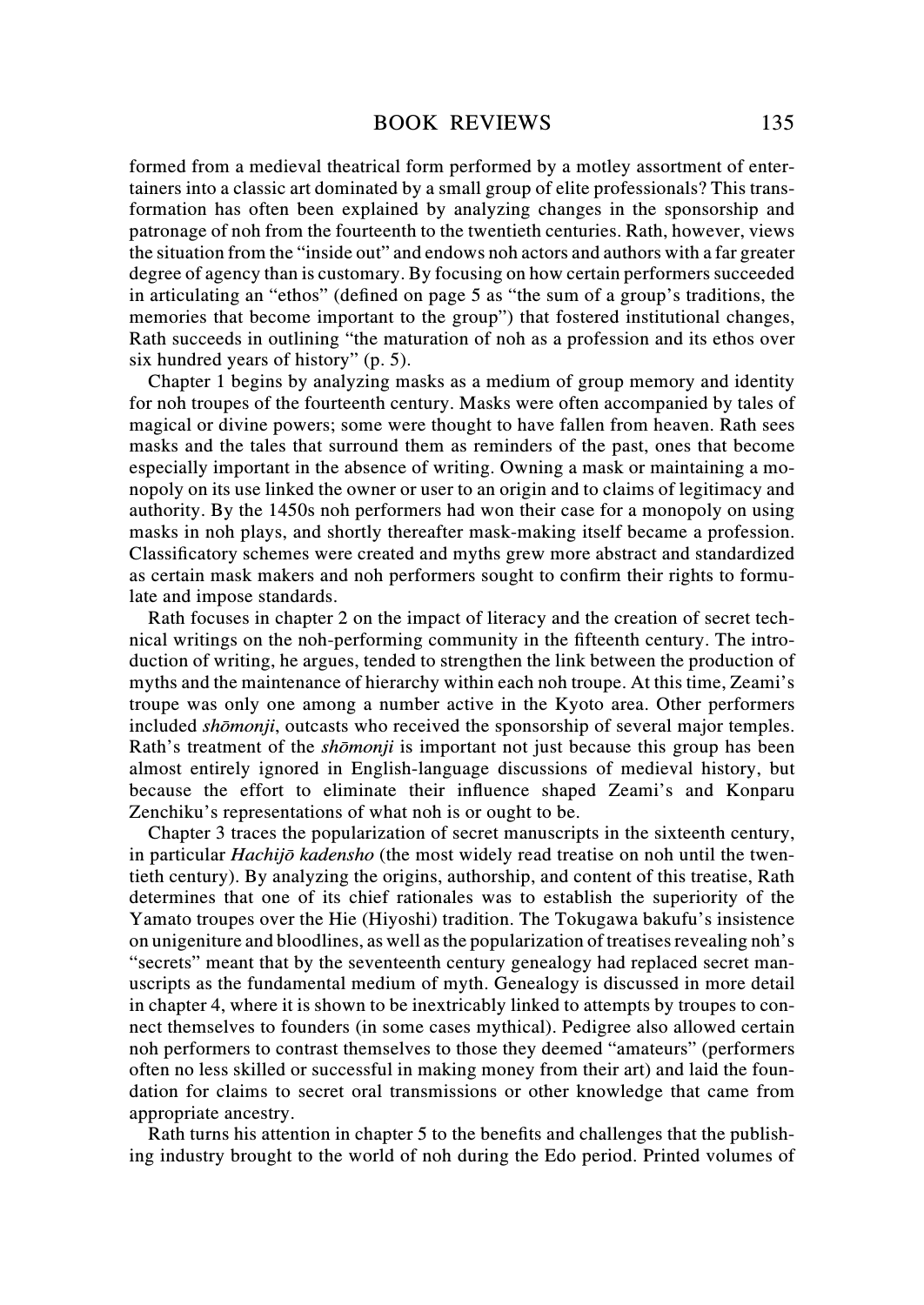noh texts (utaibon) became bestsellers from the early years of the period; other books introduced costumes, staging, and repertoire. Amateur study of noh became something of a fad as the publishing industry converted what had once been private information into public commodities. Noh performers now began to construct their authority less on references to physical objects and secrets, but rather on the authorship of texts. The name of Zeami and the bloodline that followed from him became perhaps the most important legitimating factor in the noh world, especially once publishers attached his name to Hachijō kadensho (which he did not write).

Chapter 6 takes the reader to the iemoto system and probes the connection between control over the publishing industry and the family head's consolidation of the leadership of noh schools. *Iemoto* systems in noh developed rapidly from the second half of eighteenth century, in tandem with the rise of the publishing industry. Noh actors, chanters, and musicians now derived significant revenues from teaching amateur students. Kanze Motoakira's "reform" of what was to be included in the repertory and his revisions of published noh texts signaled the solid establishment of a "canon" that codified the Kanze school's style. At around the same time Kita Hisayoshi (d. 1829) attempted to standardize masks as well.

The notion of noh as "ritual," the cornerstone of noh's ethos in the modern period, is the subject of chapter 7. "Okina," already treated in chapter 2, did of course contain ritualistic elements, but Rath stresses that the concept of noh as the "ritual theater" (shikigaku) of the Tokugawa bakufu is a modern one, created during a period of institutional crisis for noh. The "ritualization" of noh gained speed after this theatrical form received support by the Imperial Household Ministry and wealthy business magnates during the Meiji period. In 1902 the Noh Association moved from Shiba to the Yasukuni shrine, and links between the emperor and people were enacted when "imperial command performances" were opened to the general public. "Okina," which became the dominant medium of noh's authenticity and original sanctity, also sustained a large number of varying and conflicting religious meanings.

Perhaps the most striking feature of this book is the surefooted manner with which the author contextualizes the statements, writings, and actions of noh performers and authors, thereby shedding much new light on what the old texts mean. What at first glance appears to be a pristine "aesthetic" tenet turns out to be in fact highly political; an obscure old myth suddenly reveals itself to have had highly practical contemporary implications. The emphasis on the performers and what they did or did not do or say allows Rath to dismantle old prejudices shared by many Japanese and Western scholars alike. When he argues, for example, that performance practice and programming during the Edo period became standardized not simply because of some vague "warrior influence," but because noh performers themselves wished to professionalize and raise their own social position, the performers suddenly become threedimensional active subjects rather than mere passive receptors of imputed warrior wills.

Seeing it "from the inside out" has its limitations, of course, and one rarely gets a sense of the links between noh and the great economic development that supported it during its long history. The emphasis placed on the oral/written dichotomy and the insistence on seeing the advent of the technology of writing and the printed media as the driving force of noh history is, I would contend, somewhat overstated. To stress, say, that "the publishing industry made *su'utai* an accessible hobby for the rest of soci-ety by printing utaibon" (p. 191), would seem to be getting the cart before the horse.